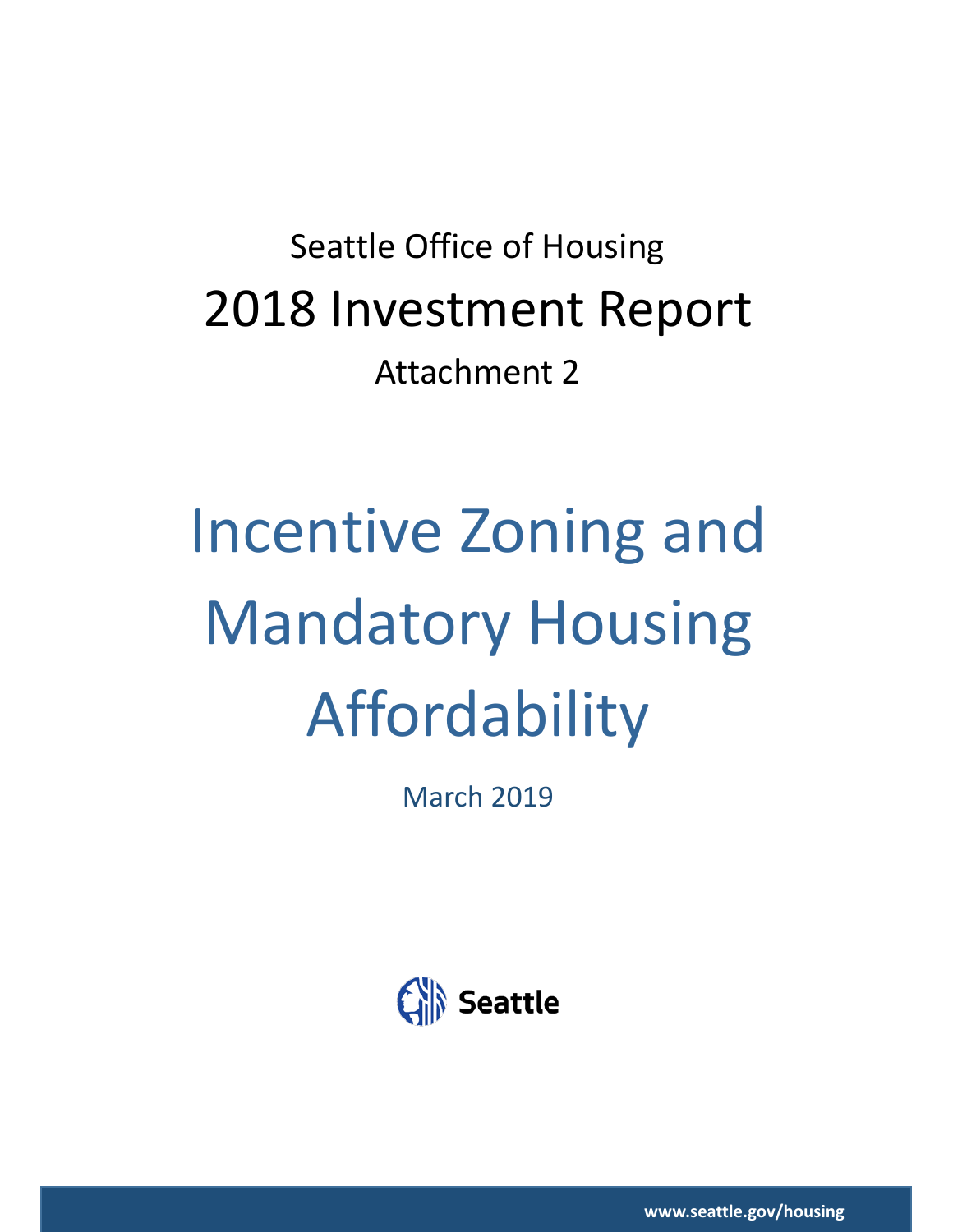# TABLE OF CONTENTS

| A. IZ projects that selected performance, off-site development, or  |
|---------------------------------------------------------------------|
| payment options in 2018                                             |
| B. IZ performance units in 2018                                     |
| C. IZ payment contributions in 2018                                 |
| D. Affordable housing supported by 2018 IZ payment funds            |
|                                                                     |
| 9.                                                                  |
| A. MHA projects that selected performance, off-site development, or |
| payment options in 2018                                             |
| B. MHA performance units in 2018                                    |
| C. MHA payment contributions in 2018                                |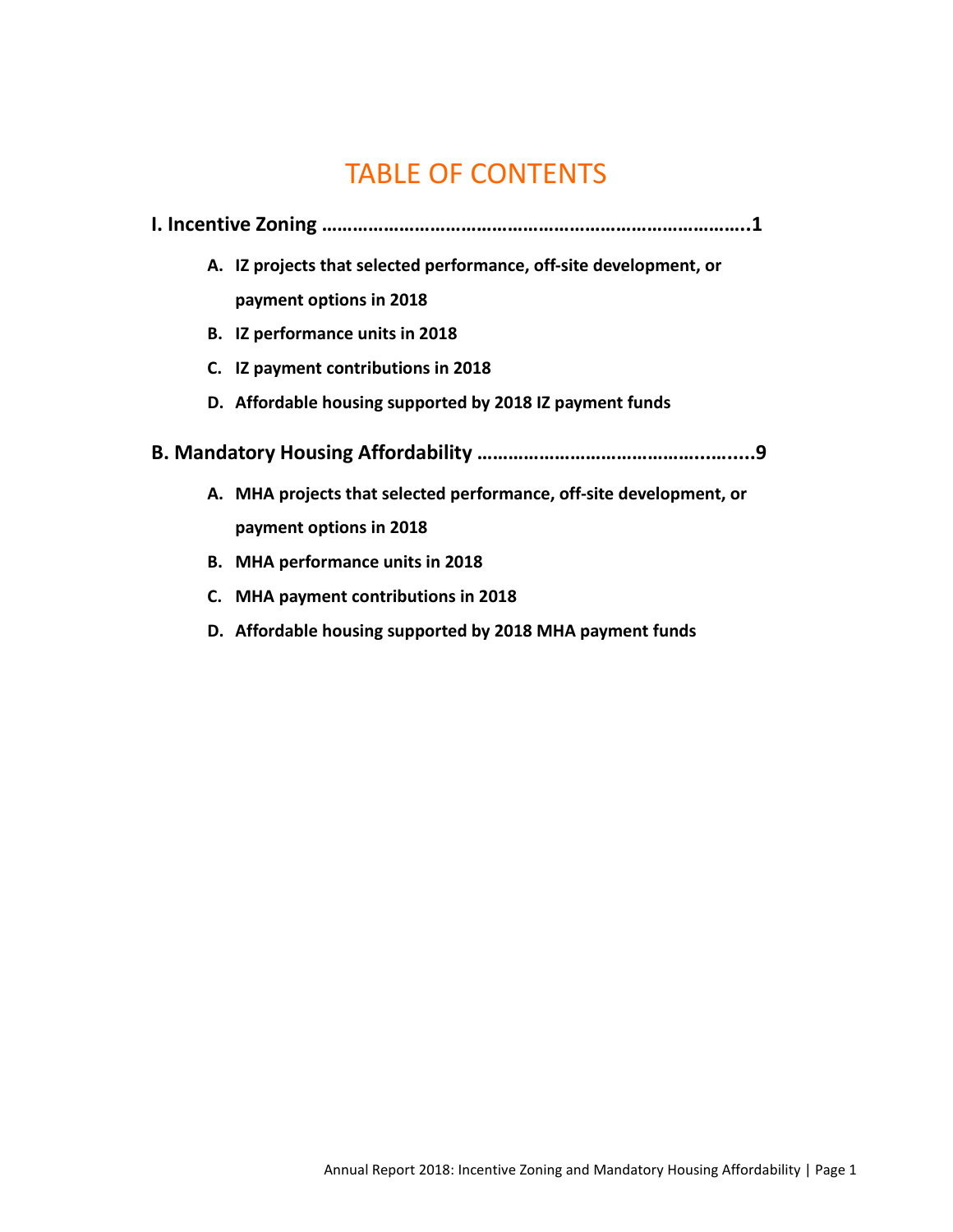

Seattle's Incentive Zoning (IZ) program allows commercial and residential developers to achieve additional development capacity, in exchange for providing affordable housing units or making a payment to fund affordable housing in Seattle. IZ payment dollars are used alongside other City housing funds, such as Housing Levy funds, to produce and preserve affordable housing across Seattle. This report presents affordable housing units or funding dollars produced through the IZ program only; a full summary of Cityfunded affordable housing can be seen in the **Office of Housing 2018 Investments Report.**

Chapter 23.58A and Chapter 23.49 of the Land Use Code provide the regulatory framework for Incentive Zoning. Program requirements vary depending on the zone in which the development is located and the type of development proposed.

For purposes of affordable housing, IZ is distinguished from the successor Mandatory Affordability (MHA) Program, discussed in the next section of this report, by its voluntary nature. Under IZ, residential and commercial developers that tap legislatively approved bonus development capacity are obligated to pay an affordable housing fee ("payment") or to provide affordable units within their own building or at an alternative site ("performance"). The affordability threshold for performance projects is 80% of the area median income. The program is voluntary because any developer who chooses not to access the bonus capacity need not contribute to affordable housing production.

From the early 2000s through 2019, IZ was active in only limited geographic areas throughout Seattle. Incentive zoning for affordable housing is now phasing out entirely as new location-specific zoning actions trigger implementation of 2015 and 2016's framework legislation to create the commercial and residential MHA programs now codified under Chapters 23.58B and 58C.

In March 2019 City Council approved so-called "citywide" zoning actions that trigger MHA in most neighborhoods zoned to accommodate multifamily housing and in 6 percent of the city's land area zoned for detached single-family homes. Though IZ has now been replaced by MHA in all areas where it was previously in effect, IZ activity in the form of both payment and performance will continue until all projects that entered the IZ process prior to March 2019 are complete.

### **IZ Land Use Code References**

| Geography                                                                                                                                                                                    | <b>Extra Residential Floor Area -</b><br><b>Housing Bonus</b> | <b>Extra Nonresidential Floor Area -</b><br><b>Housing Bonus</b> |  |  |  |  |
|----------------------------------------------------------------------------------------------------------------------------------------------------------------------------------------------|---------------------------------------------------------------|------------------------------------------------------------------|--|--|--|--|
| Eligible zones in Downtown<br>Urban Center $1$                                                                                                                                               | SMC 23.49.015                                                 | SMC 23.49.012                                                    |  |  |  |  |
| Eligible zones in South Lake<br>Union and other areas                                                                                                                                        | SMC 23.58A.014                                                | SMC 23.58A.024                                                   |  |  |  |  |
| $1$ In eligible zones in South Downtown, as defined on Map 1A for Chapter 23.49, extra residential floor area and extra<br>floor area for hotel use is achieved according to SMC 23.58A.014. |                                                               |                                                                  |  |  |  |  |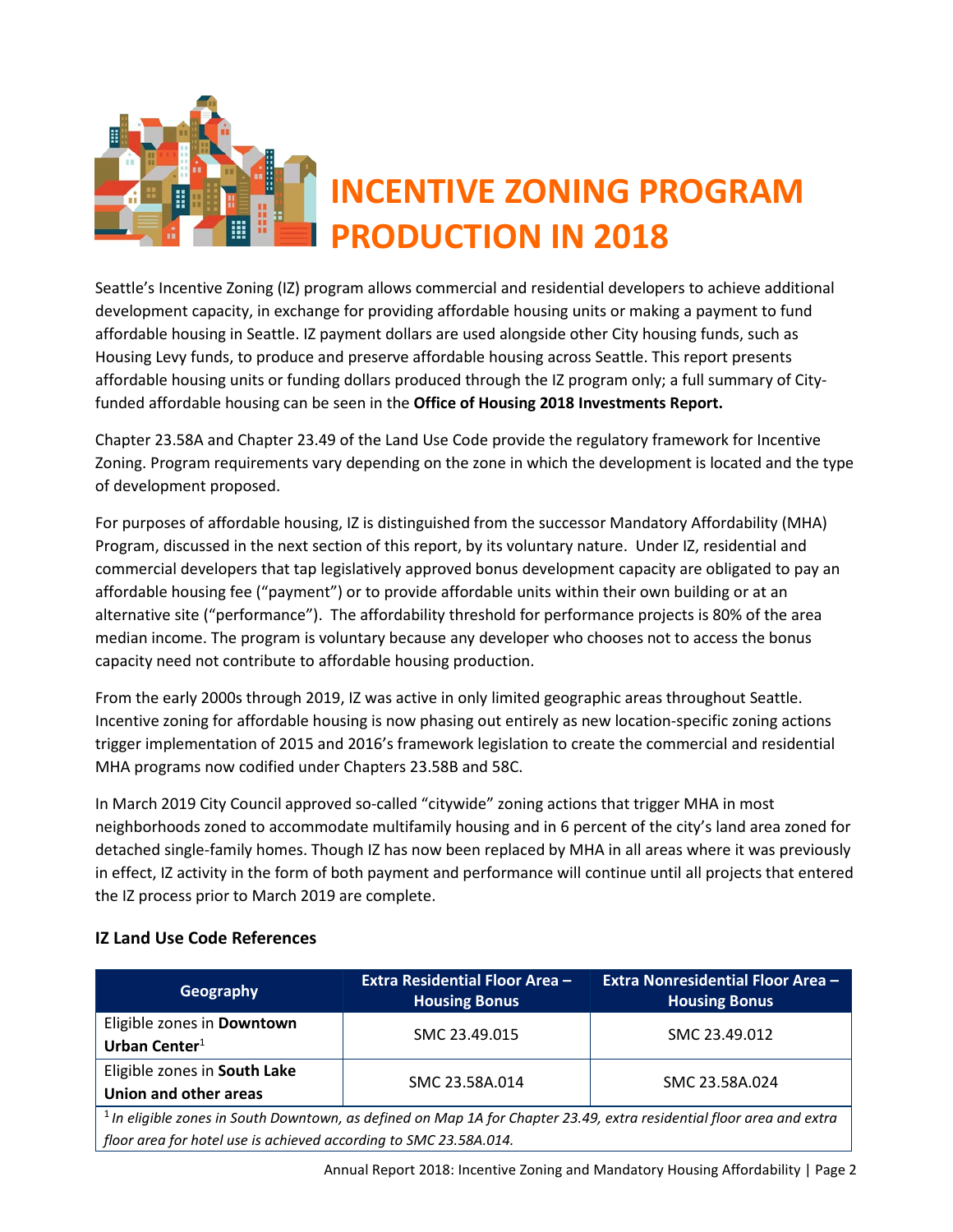### **A. IZ payment and performance contributions in 2018, by project**

When a project using IZ to achieve additional development capacity applies for land use and construction permits, its affordable housing contribution must be approved by OH and the Seattle Department of Construction and Inspections (SDCI). This approval process occurs before a project is issued its first construction permit after shoring and excavation. The table below lists all projects whose IZ affordable housing contributions were approved in 2018.

| <b>Project Address</b>                                                                                                                        | <b>Urban Village</b>   | <b>Performance, Off-</b><br><b>Site Development,</b><br>or Payment | Payment<br><b>Amount</b><br><b>Collected</b> | <b>Total Units</b> | 1Z<br><b>Performance</b><br><b>Units</b><br><b>Committed</b> | <b>Affordability Level</b> |
|-----------------------------------------------------------------------------------------------------------------------------------------------|------------------------|--------------------------------------------------------------------|----------------------------------------------|--------------------|--------------------------------------------------------------|----------------------------|
| 2014 Fairview Ave<br>1.                                                                                                                       | Denny Triangle         | Payment                                                            | \$2,992,777                                  |                    |                                                              |                            |
| 1700 Boren Ave<br>2.                                                                                                                          | Denny Triangle         | Payment                                                            | \$4,100,000                                  |                    |                                                              |                            |
| 1301 5th Ave<br>3.                                                                                                                            | <b>Commercial Core</b> | Payment                                                            | \$7,199,399                                  |                    |                                                              |                            |
| 201 Westlake Ave N<br>4.                                                                                                                      | South Lake Union       | Payment                                                            | \$347,288                                    |                    |                                                              |                            |
| 2200 7th Ave<br>5.                                                                                                                            | Denny Triangle         | Payment                                                            | \$7,104,543                                  |                    |                                                              |                            |
| 2116 4th Ave<br>6.                                                                                                                            | <b>Belltown</b>        | Payment                                                            | \$2,117,090                                  |                    |                                                              |                            |
| 7.<br>2202 8th Ave                                                                                                                            | <b>Commercial Core</b> | Payment                                                            | \$2,110,048                                  |                    |                                                              |                            |
| 3008 16th Ave W<br>8.                                                                                                                         | n/a                    | Performance                                                        |                                              | 93                 | $11*$                                                        | 40% AMI, 80% AMI           |
| 600 E Howell St<br>9.                                                                                                                         | Capitol Hill           | Performance                                                        |                                              | 76                 | 4                                                            | 40% AMI                    |
| 10. 814 NE 66th St                                                                                                                            | Roosevelt              | Performance                                                        |                                              | 289                | $40*$                                                        | 80% AMI                    |
| Total                                                                                                                                         |                        |                                                                    | \$25,971,143                                 |                    | 55                                                           |                            |
| *These units, or a portion of these units, also count toward the development's requirements for the Multifamily Tax Exemption (MFTE) program. |                        |                                                                    |                                              |                    |                                                              |                            |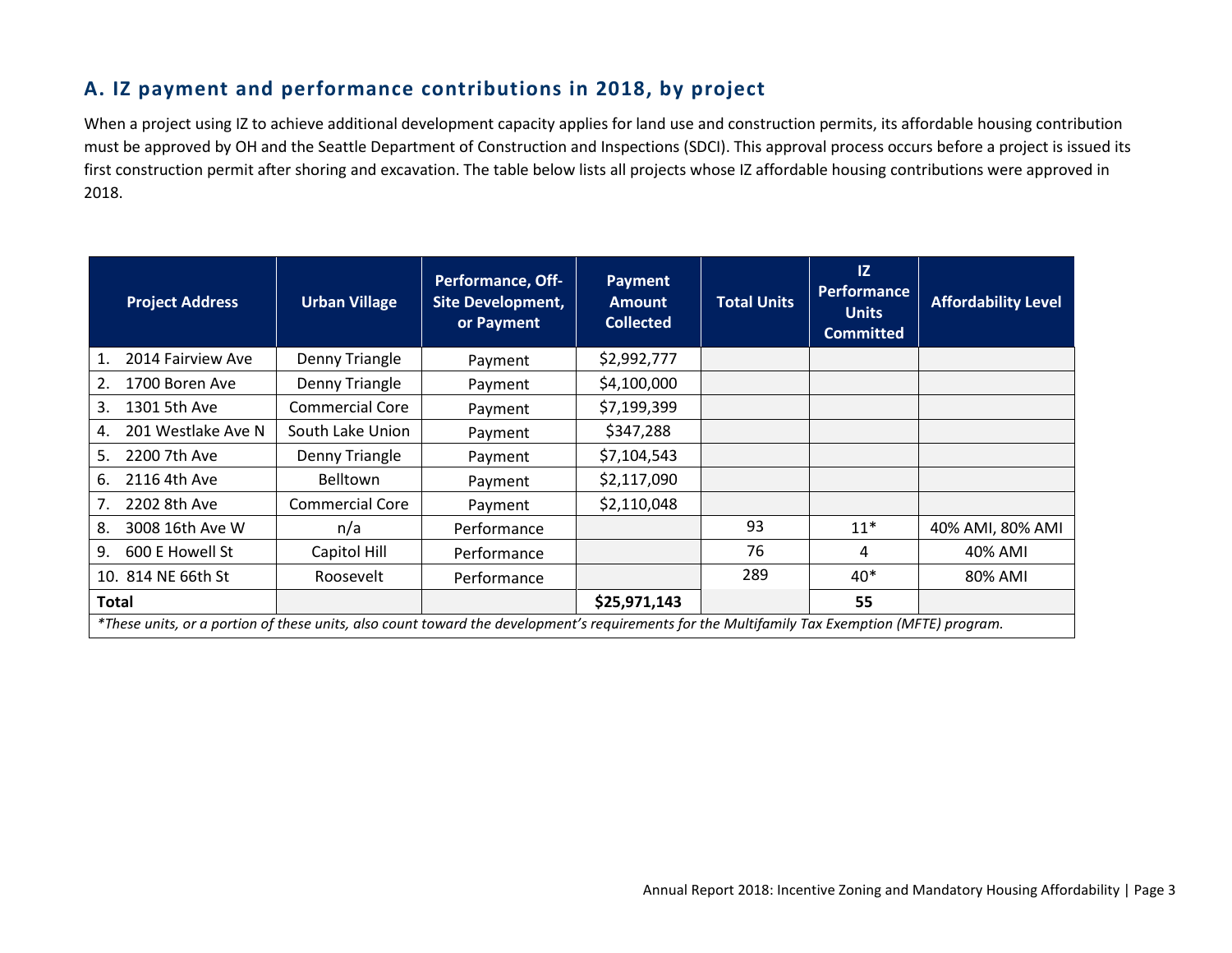## **B. IZ performance projects in 2018**

If a project selects—or is required to comply with IZ through—performance, a housing covenant designating affordable units must be recorded before construction permits, other than shoring and excavation, are issued. Designated units must be comparable to other units, in terms of unit sizes, number of bedrooms, access to amenities, and distribution throughout the development. IZ performance units must serve incomeeligible households for a minimum of 50 years.

### **IZ Performance Projects: Placed in Service in 2018**

Performance units are considered completed or "placed in service" after a Certificate of Occupancy (C of O) has been issued for the building. For projects that do not require a C of O, performance units are considered "placed in service" after final inspections are completed. This table includes all IZ performance projects that were completed in 2018.

|    | <b>Project Name &amp; Address</b>                                                                                                                | <b>Total Units</b> | <b>IZ Performance</b><br><b>Units</b> | <b>Affordability</b><br>Level | <b>Urban Center or</b><br><b>Village</b> |
|----|--------------------------------------------------------------------------------------------------------------------------------------------------|--------------------|---------------------------------------|-------------------------------|------------------------------------------|
| 1. | <b>Dravus Apartments</b><br>1518 W Dravus St                                                                                                     | 38                 | 3                                     | 80% AMI                       | n/a                                      |
| 2. | <b>Axle Apartments</b><br>3230 16 <sup>th</sup> Ave W                                                                                            | 226                | $18*$                                 | 80% AMI                       | n/a                                      |
| 3. | <b>Gerrish Hall</b><br>1820 Boylston Ave                                                                                                         | 55                 | $2*$                                  | 80% AMI                       | Capitol Hill                             |
|    | <b>Total</b>                                                                                                                                     |                    | 23                                    |                               |                                          |
|    | *These units, or a portion of these units, also count toward the development's requirements for the Multifamily Tax<br>Exemption (MFTE) program. |                    |                                       |                               |                                          |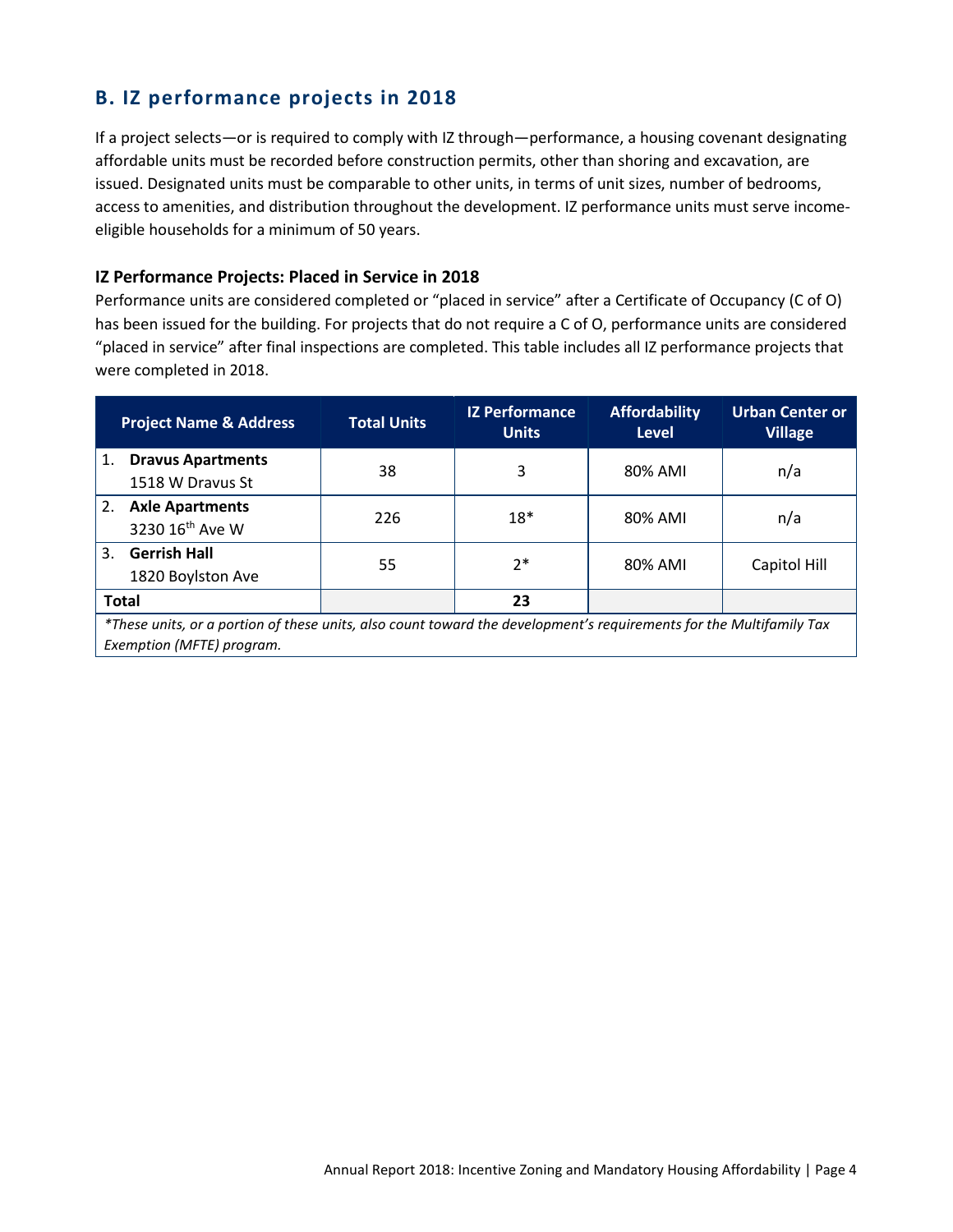### **IZ Performance Projects: Proposed or Under Construction as of December 31, 2018**

Performance units are considered "proposed or under construction" once an IZ performance project's housing covenant has been approved by the Office of Housing and recorded by the King County Recorder's Office. This table includes all IZ performance projects that, as of December 31, 2018, had recorded a housing covenant (either in 2018 or before), but had not yet been placed in service.

| <b>Project Address</b>                | <b>Total Units</b> | 1Z<br><b>Performance</b><br><b>Units</b> | <b>Affordability Level</b> | <b>Urban Center or Village</b>             |
|---------------------------------------|--------------------|------------------------------------------|----------------------------|--------------------------------------------|
| 3050 SW Avalon Way<br>1.              | 14                 | $1^*$                                    | 80% AMI                    | West Seattle Junction                      |
| 4230 11 <sup>th</sup> Ave NE<br>2.    | 98                 | 5                                        | 80% AMI                    | <b>University District</b>                 |
| 829-837 NE 67th St<br>3.              | 178                | 24                                       | 80% AMI                    | Roosevelt                                  |
| 1222 NE 65th St<br>4.                 | 55                 | $\overline{2}$                           | 40% AMI                    | Roosevelt                                  |
| 5.<br>6717 Roosevelt Way<br><b>NE</b> | 106                | $7*$                                     | 80% AMI                    | Roosevelt                                  |
| 3046 17 <sup>th</sup> Ave W<br>6.     | 59                 | 4                                        | 40% AMI                    | n/a                                        |
| 1205 NE 66 <sup>th</sup> St<br>7.     | 201                | 7                                        | 80% AMI                    | Roosevelt                                  |
| 8.<br>915 E Spruce St                 | 72                 | $\overline{2}$                           | 50% AMI                    | Capitol Hill                               |
| 836 NE 66th<br>9.                     | 75                 | 3                                        | 40% AMI                    | Roosevelt                                  |
| 10. 814 NE 66 <sup>th</sup> St        | 289                | $40*$                                    | 80% AMI                    | Roosevelt                                  |
| 11. 600 E Howell St                   | 76                 | 4                                        | 40% AMI                    | Capitol Hill                               |
| 12. 3008 16 <sup>th</sup> Ave W       | 93                 | $11*$                                    | 40% AMI, 80% AMI           | n/a                                        |
| 13. 1029 S Jackson St                 | 321                | $4*$                                     | 80% AMI                    | n/a                                        |
| 14. 101 6 <sup>th</sup> Ave S         | 160                | $110**$                                  | 50% AMI, 80% AMI           | Chinatown-International<br><b>District</b> |
| <b>Total</b>                          |                    | 224                                      |                            |                                            |

*\* These units, or a portion of these units, also count toward the development's requirements for the Multifamily Tax Exemption (MFTE) program.*

*\*\* The IZ units in this development are provided using the off-site development option. A portion of these units also count toward the development's requirements for the Multifamily Tax Exemption (MFTE) program.*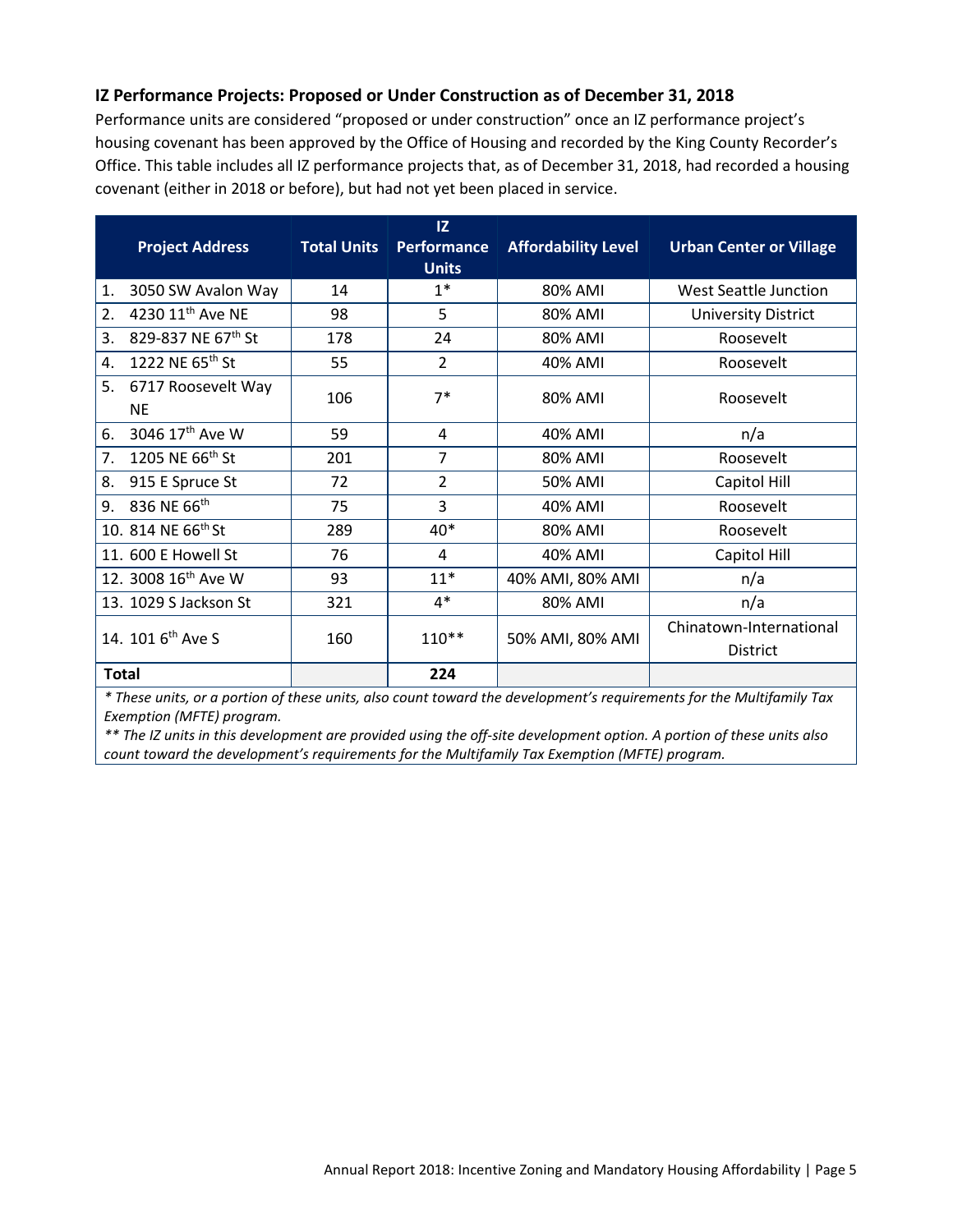### **Locations of IZ Performance Projects: 2018 Snapshot**

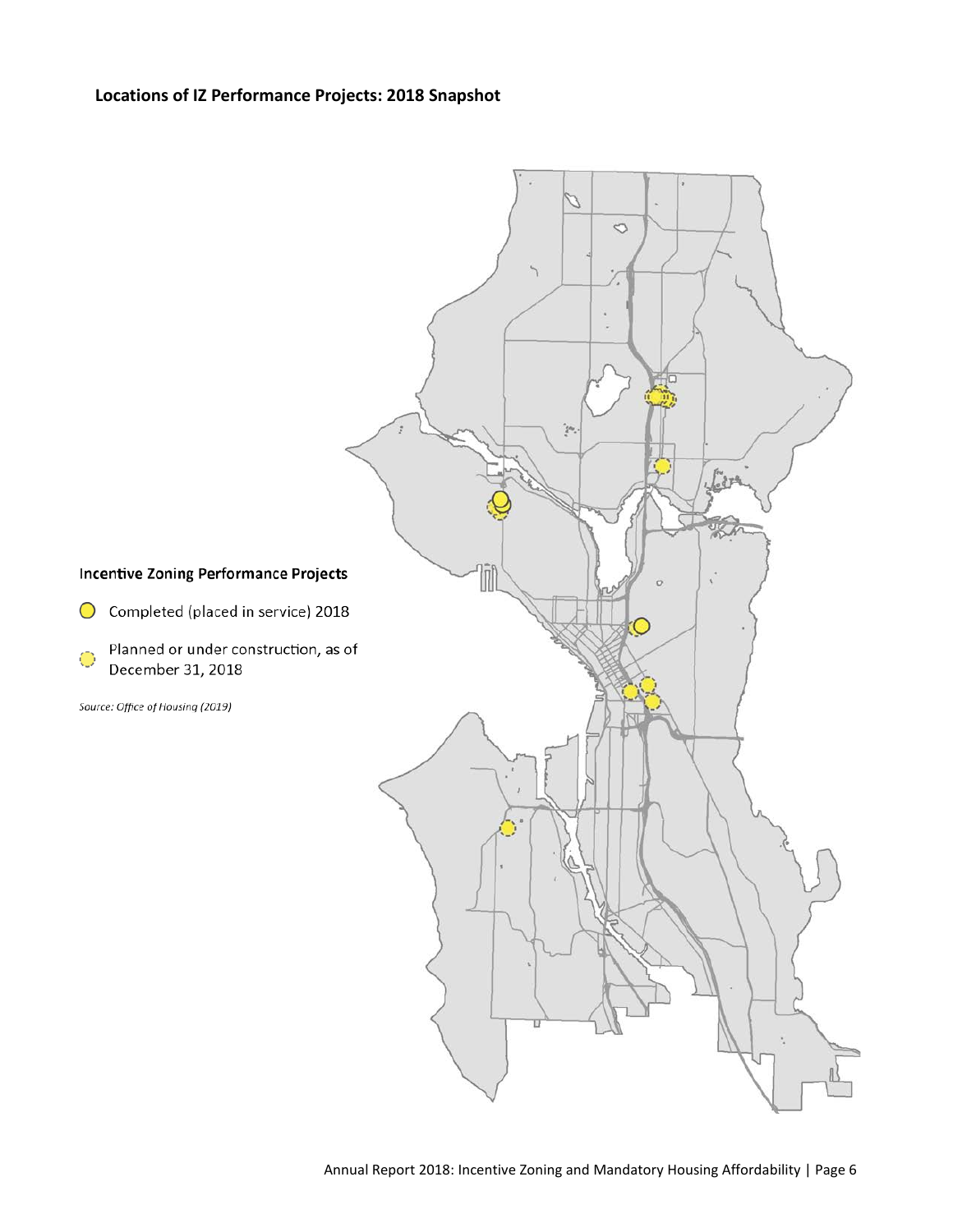# **C. IZ payment contributions in 2018**

### **IZ payments pledged in 2018**

When a proposed development project chooses to comply with IZ using the payment option, the owner/developer must record a declaration indicating the amount to be paid, as verified by the Seattle Department of Construction and Inspections (SDCI). Once an IZ payment amount has been recorded in a declaration, it is considered "pledged".

In 2018, a total of \$18,804,813 in IZ payments were pledged.

### **IZ payments collected in 2018**

Before a proposed development project that has selected the IZ payment option may be issued its first construction permit, the owner/developer must remit the pledged amount to the Office of Housing. In some instances, a proposed development project may elect to defer payment until before the issuance of occupancy permits.<sup>[1](#page-7-0)</sup> Once an IZ payment has been received by the City, it is considered "collected".

In 2018, a total of \$25,971,143 in IZ payments were collected by the Office of Housing.

### **IZ payments committed to affordable housing projects in 2018**

IZ payments collected in 2018, in addition to any uncommitted IZ payments collected in 2017, were committed to support affordable housing projects through the Office of Housing's 2018 funding awards. The average number of years that IZ payments are held by the City before being committed to an affordable housing project is one year. Once a sum of IZ payment proceeds has been reserved for investment in an affordable housing project, it is considered "committed".

In 2018, a total of \$5,054,862 in IZ payments were committed to affordable housing projects. An additional \$6,17[2](#page-7-1),679 in IZ payments completed funding for several projects awarded in 2017.<sup>2</sup>

Per SMC 23.49 and SMC 23.58A, up to 10% of IZ payments collected in certain zones may be used to offset some of the City's costs related to administering affordable housing programs. In 2018, \$2,128,685 of IZ payments collected were used for administrative costs.

<span id="page-7-0"></span> <sup>1</sup> Deferred payment amounts are adjusted for inflation.

<span id="page-7-1"></span><sup>&</sup>lt;sup>2</sup> In addition to the committed funds described here, IZ payment proceeds have been reserved for King County Metro Transit Oriented Development at Northgate, which had not yet been awarded as of December 31, 2018.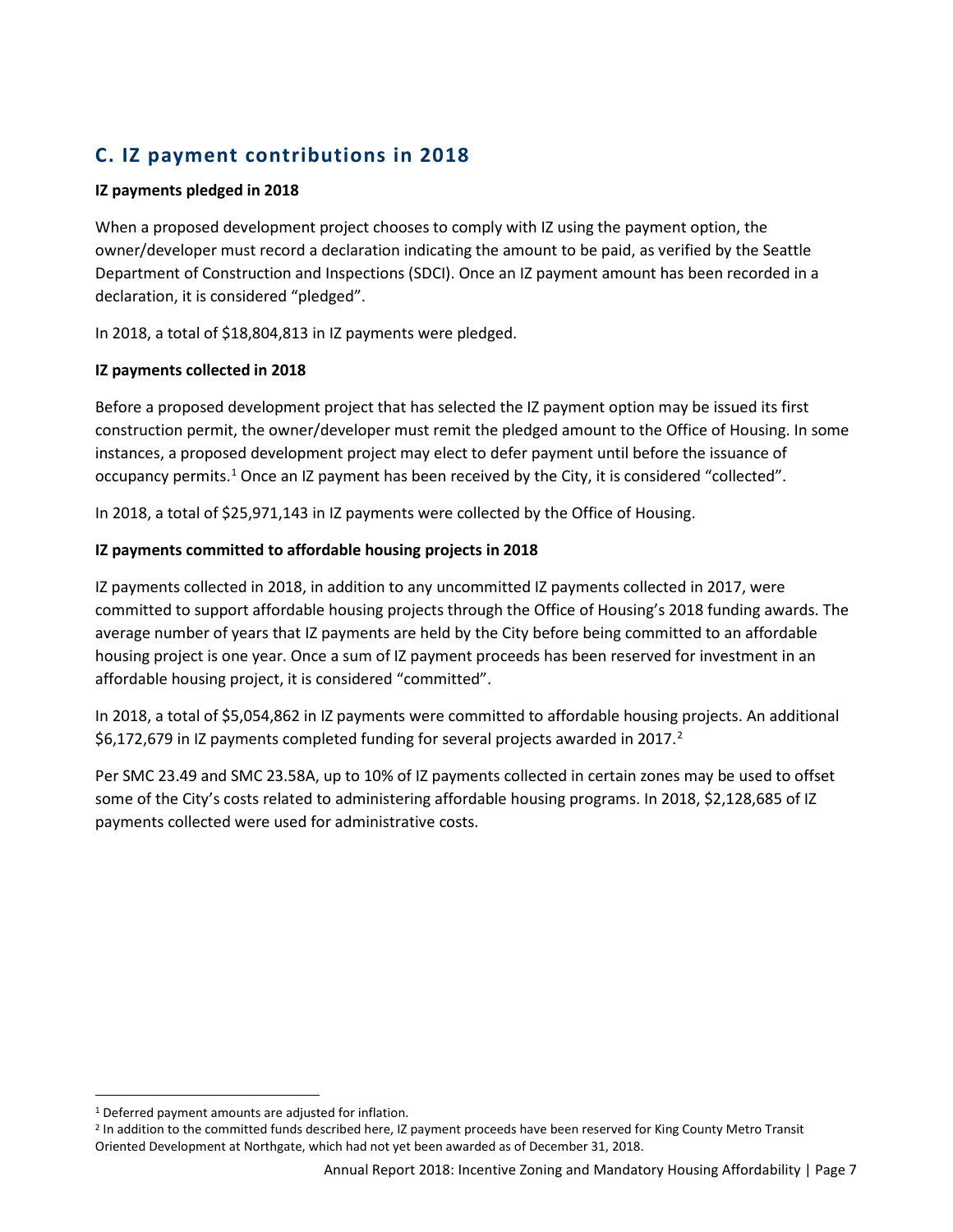# **D. Affordable housing supported by 2018 IZ payment funds**

Approximately \$5.05 million in IZ payments were committed to support affordable housing through the Office of Housing's 2018 funding awards. An additional \$6.17 million in IZ payments completed funding for several projects awarded in 2017. The Office of Housing's *Annual Investments Report – 2018* includes descriptions of all affordable housing projects supported by City of Seattle funds in 2018.

The Office of Housing's method for counting the number of affordable housing units supported by 2018 IZ proceeds includes units from any project that received at least one IZ dollar.

| <b>Total number of</b>      | Units, By Affordability Level |                |                |                |  |
|-----------------------------|-------------------------------|----------------|----------------|----------------|--|
| units receiving IZ<br>funds | <b>30% AMI</b>                | <b>40% AMI</b> | <b>50% AMI</b> | <b>60% AMI</b> |  |
| 432                         | 76                            | 64             | 70             | 222            |  |

### **Affordable housing units receiving IZ fund commitments of \$5.05M in 2018**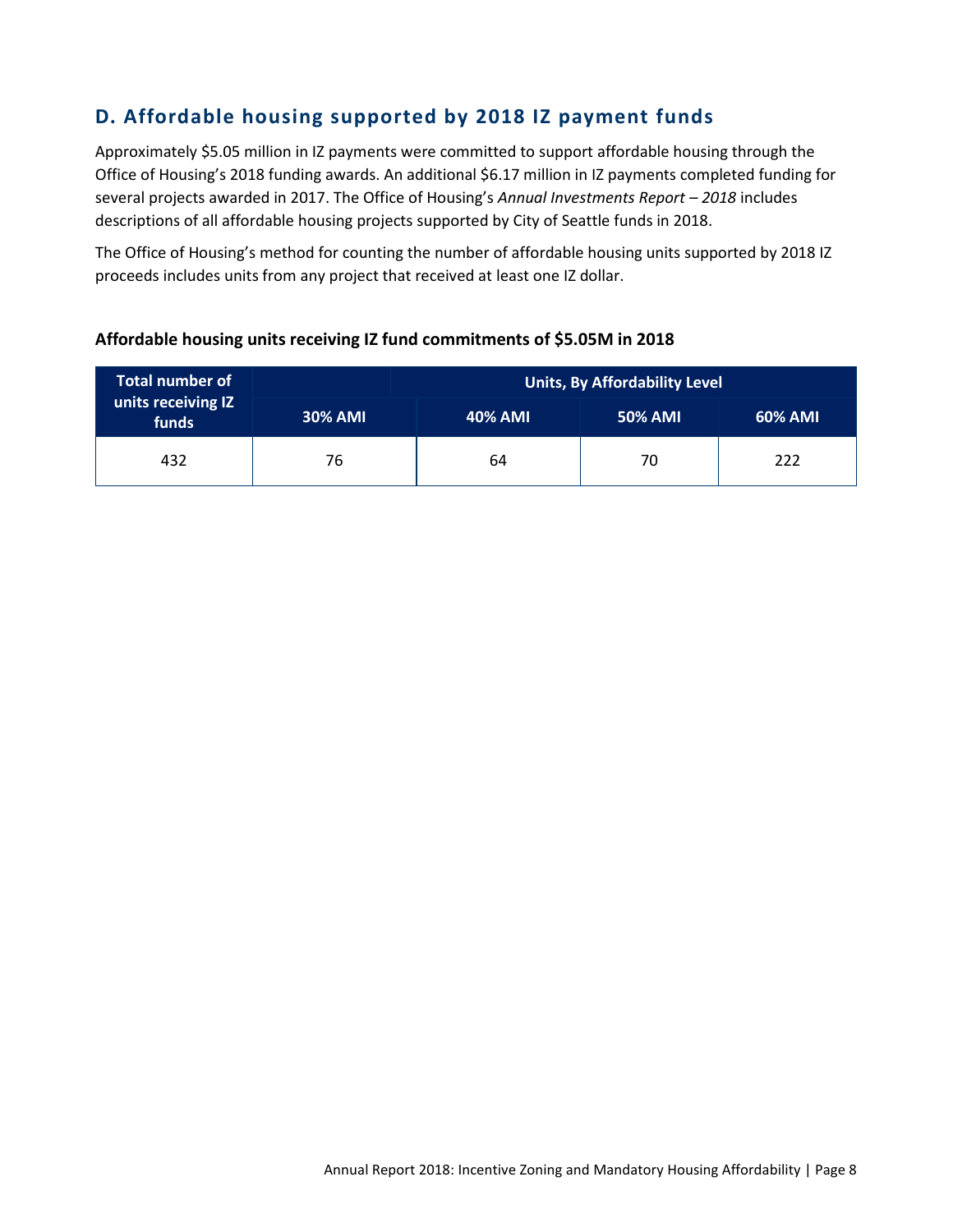

# **MANDATORY HOUSING AFFORDABILITY PROGRAM PRODUCTION IN 2018**

Seattle's Mandatory Housing Affordability (MHA) program requires new development to include affordable homes or contribute to a City fund for the preservation and production of affordable housing. To put MHA in effect, the City has granted additional development capacity through area-wide zoning changes and modifications to the Land Use Code. This report presents affordable housing units or funding dollars produced through the MHA program only; a full summary of City-funded affordable housing can be seen in the **Office of Housing 2018 Investments Report.**

### **MHA Land Use Code References**

Chapter 23.58B and Chapter 23.58C of the Land Use Code provide the regulatory framework for MHA-C (Affordable Housing Impact Mitigation Program for Commercial Development) and MHA-R (MHA for Residential Development, including live-work units), respectively. Payment and performance requirements vary based on a property's location and the zoning change that put MHA into effect.

As of December 31, 2018, MHA was in effect in several urban villages and centers, listed below. MHA's requirements apply to projects that vested *after* MHA's adoption dates in those areas. It will take time for new projects subject to MHA requirements to submit applications for permits and provide affordable housing contributions in these areas.

| <b>Urban Center or Urban Village</b>                                                                                                  | <b>Ordinance Number</b>                                    | <b>Adopted</b> |
|---------------------------------------------------------------------------------------------------------------------------------------|------------------------------------------------------------|----------------|
| <b>University District</b>                                                                                                            | Ordinance 125267                                           | February 2017  |
| Downtown and South Lake Union                                                                                                         | Ordinance 125291                                           | April 2017     |
| Chinatown-International District                                                                                                      | Ordinance 125371                                           | August 2017    |
| Three nodes in the Central Area:<br>23rd Avenue and Cherry Street,<br>23rd Avenue and Union Street,<br>23rd Avenue and Jackson Street | Ordinance 125359,<br>Ordinance 125360,<br>Ordinance 125361 | August 2017    |
| Uptown                                                                                                                                | Ordinance 125432                                           | October 2017   |

On March 20, 2019, Ordinance 125791 was signed into law, implementing MHA in Seattle's 27 urban villages and all other commercial and multifamily residential areas. This legislation will go into effect on April 19, 2019.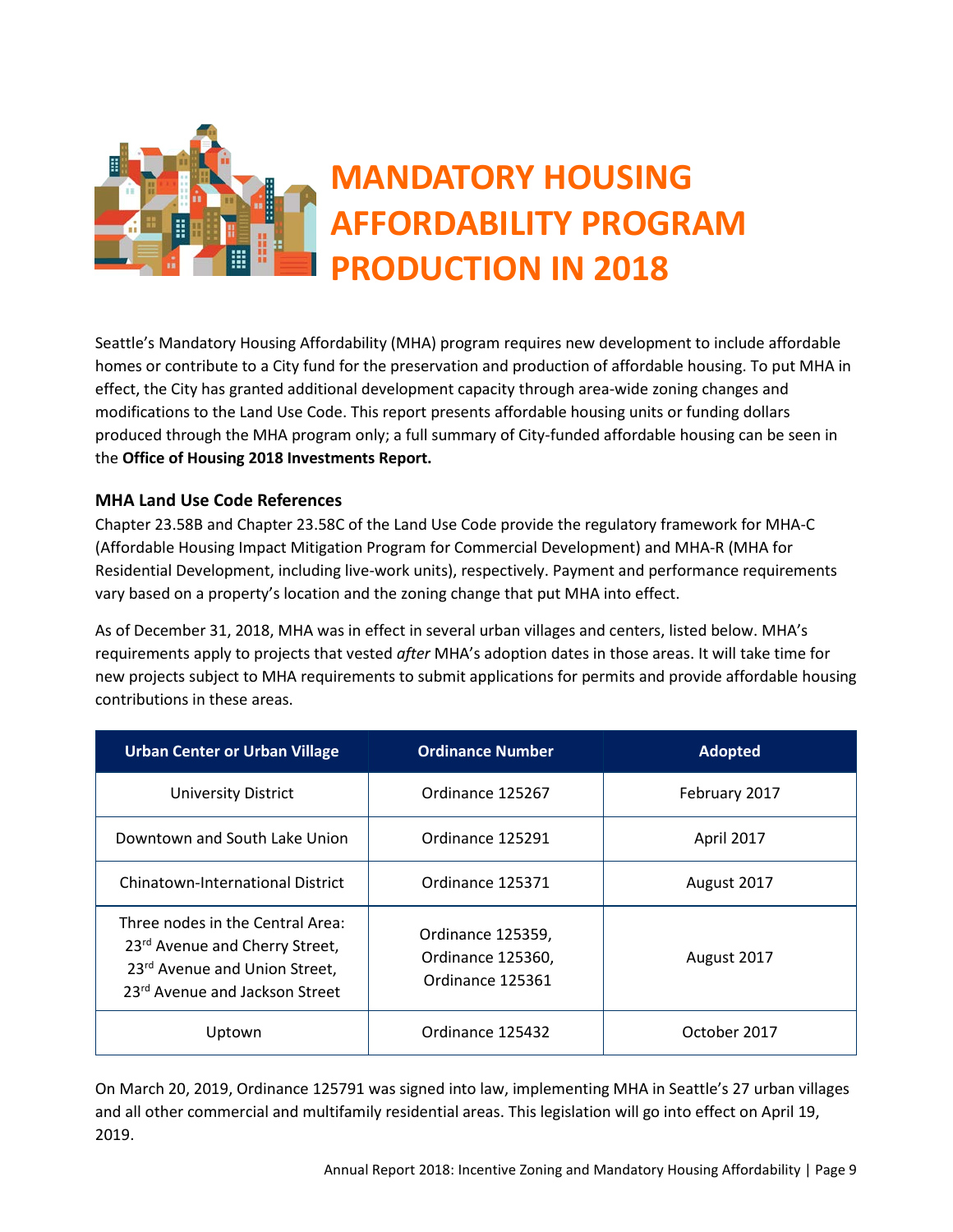# **A. MHA payment and performance contributions in 2018, by project**

When a project that is required to comply with MHA code applies for land use and construction permits, its affordable housing contribution must be approved by OH and the Seattle Department of Construction and Inspections (SDCI). This approval process occurs before a project is issued its first construction permit that includes the structural frame of the building. The table below lists all projects whose MHA contributions were approved in 2018.

In total, 11 projects made affordable housing contributions through the MHA program. Two projects are located in zones where, at the time of permitting, MHA was not in effect. These projects made MHA contributions in accordance with City Council-approved Property Use and Development Agreements (PUDA), a requirement of contract rezones. The other nine projects are located in areas where, at the time of permitting, MHA had been adopted as a requirement of the zone.

| <b>Project Address</b>         | Zone                 | <b>Urban Village</b>       | <b>Contract Rezone or</b><br><b>Requirement of the Zone?</b> | <b>Payment</b><br><b>Amount</b><br><b>Collected</b> | Performance<br><b>Units</b><br><b>Committed</b> | <b>Affordability</b><br><b>Level</b> |
|--------------------------------|----------------------|----------------------------|--------------------------------------------------------------|-----------------------------------------------------|-------------------------------------------------|--------------------------------------|
| 1600 Dexter Ave N<br>1.        | <b>NC3P-75</b>       | None                       | <b>Contract Rezone</b>                                       | \$1,317,019                                         |                                                 |                                      |
| 2.<br>5921 42nd Ave SW         | LR1                  | West Seattle Junction      | <b>Contract Rezone</b>                                       | \$193,257                                           |                                                 |                                      |
| 3.<br>225 Roy St               | <b>SM-UP 85</b>      | Uptown                     | Requirement of the Zone                                      | \$7,216,540                                         |                                                 |                                      |
| 4700 Brooklyn Ave<br>4.<br>NE. | <b>SMU</b><br>75/240 | <b>University District</b> | Requirement of the Zone                                      | \$3,760,658                                         |                                                 |                                      |
| 5.<br>712 M L King Jr Way      | LR2-RC               | 23rd & Union-Jackson       | Requirement of the Zone                                      | \$137,789                                           |                                                 |                                      |
| 716 M L King Jr Way<br>6.      | LR2-RC               | 23rd & Union-Jackson       | Requirement of the Zone                                      | \$137,789                                           |                                                 |                                      |
| 718 M L King Jr Way<br>7.      | $LR2-RC$             | 23rd & Union-Jackson       | Requirement of the Zone                                      | \$137,789                                           |                                                 |                                      |
| 722 M L King Jr Way<br>8.      | LR2-RC               | 23rd & Union-Jackson       | Requirement of the Zone                                      | \$137,789                                           |                                                 |                                      |
| 726 A M L King Jr<br>9.<br>Way | LR2-RC               | 23rd & Union-Jackson       | Requirement of the Zone                                      | \$137,789                                           |                                                 |                                      |
| 10. 315 W Roy St               | LR <sub>3</sub>      | Uptown                     | Requirement of the Zone                                      | \$67,692                                            |                                                 |                                      |
| 11. 1212 Western Ave           | <b>DMC-170</b>       | <b>Commercial Core</b>     | Requirement of the Zone                                      | \$17,928                                            |                                                 |                                      |
|                                |                      |                            | <b>Total</b>                                                 | \$13,262,041                                        | 0                                               | N/A                                  |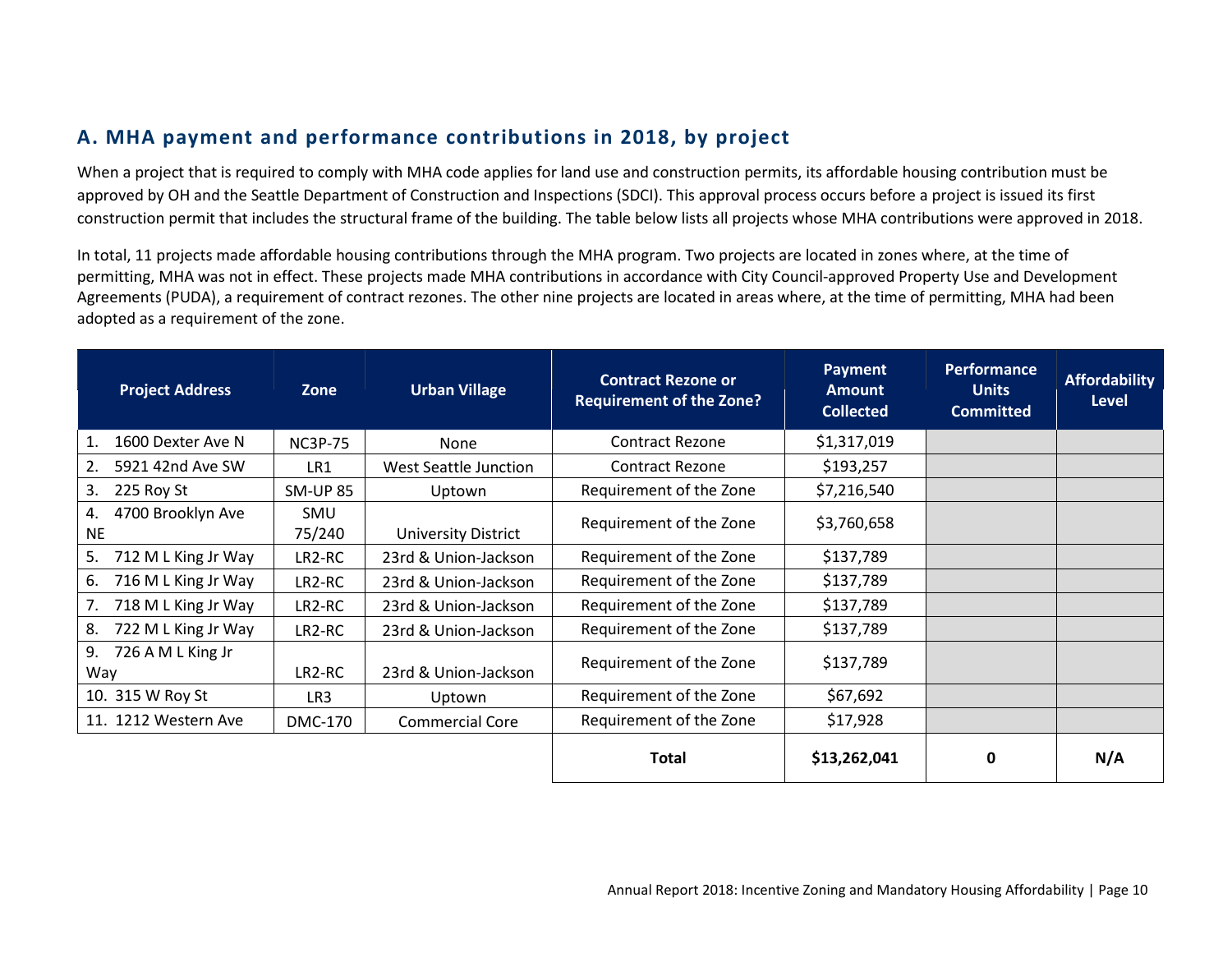### **B. MHA performance units in 2018**

If a project chooses to comply with MHA using the performance option, a housing agreement designating affordable units must be recorded before the first construction permit that includes the structural frame of the building may be issued. Designated units must be comparable to other units, in terms of unit sizes, number of bedrooms, access to amenities, and distribution throughout the development. MHA performance units must serve income-eligible households for a minimum of 75 years.

In addition, performance units must be affirmatively marketed to individuals otherwise unlikely to apply for housing. Individuals of similar economic levels in the same housing market area should have available to them a like range of housing choices regardless of their race, color, religion, sex, national origin, familial status, disability, or other protected class status. Affirmative marketing helps individuals otherwise unlikely to apply for housing know about the vacancies, feel welcome to apply, and have the opportunity to rent units.

### **MHA Performance Units: Placed in Service in 2018**

Performance units are considered completed or "placed in service" after a Certificate of Occupancy (C of O) has been issued for the building. For projects that do not require a C of O, performance units are considered "placed in service" after final building inspections are completed. This table includes all MHA performance projects that were completed in 2018.

| <b>Project Address</b> | <b>Total</b><br><b>Units</b> | <b>MHA Performance</b><br><b>Units Placed in</b><br>Service in 2018 | <b>Affordability</b><br><b>Level</b> | <b>Urban Village</b> |
|------------------------|------------------------------|---------------------------------------------------------------------|--------------------------------------|----------------------|
| 1. 2220 E Union St     | 144                          |                                                                     | 60% AMI                              | 23rd & Union-Jackson |
| Total                  |                              |                                                                     |                                      |                      |

### **MHA Performance Units: Proposed or Under Construction as of December 31, 2018**

Performance units are considered "proposed or under construction" once an MHA performance project's housing agreement has been approved by the Office of Housing and recorded by the King County Recorder's Office. This table includes all MHA performance projects that, as of December 31, 2018, had recorded a housing agreement, but had not yet been placed in service.

| <b>Project Address</b>  | <b>Total</b><br><b>Units</b> | <b>MHA Performance</b><br><b>Units Under</b><br><b>Construction in</b><br>2018 | <b>Affordability</b><br><b>Level</b> | <b>Urban Village</b>       |
|-------------------------|------------------------------|--------------------------------------------------------------------------------|--------------------------------------|----------------------------|
| 1. 5001 Brooklyn Ave NE | 55                           | 4                                                                              | 40% AMI                              | <b>University District</b> |
| 429 2nd Ave W           | 128                          | 8                                                                              | 60% AMI                              | Uptown                     |
| 3. 743 N 35th St        | 54                           |                                                                                | 60% AMI                              | Fremont                    |
| Total                   |                              | 15                                                                             |                                      |                            |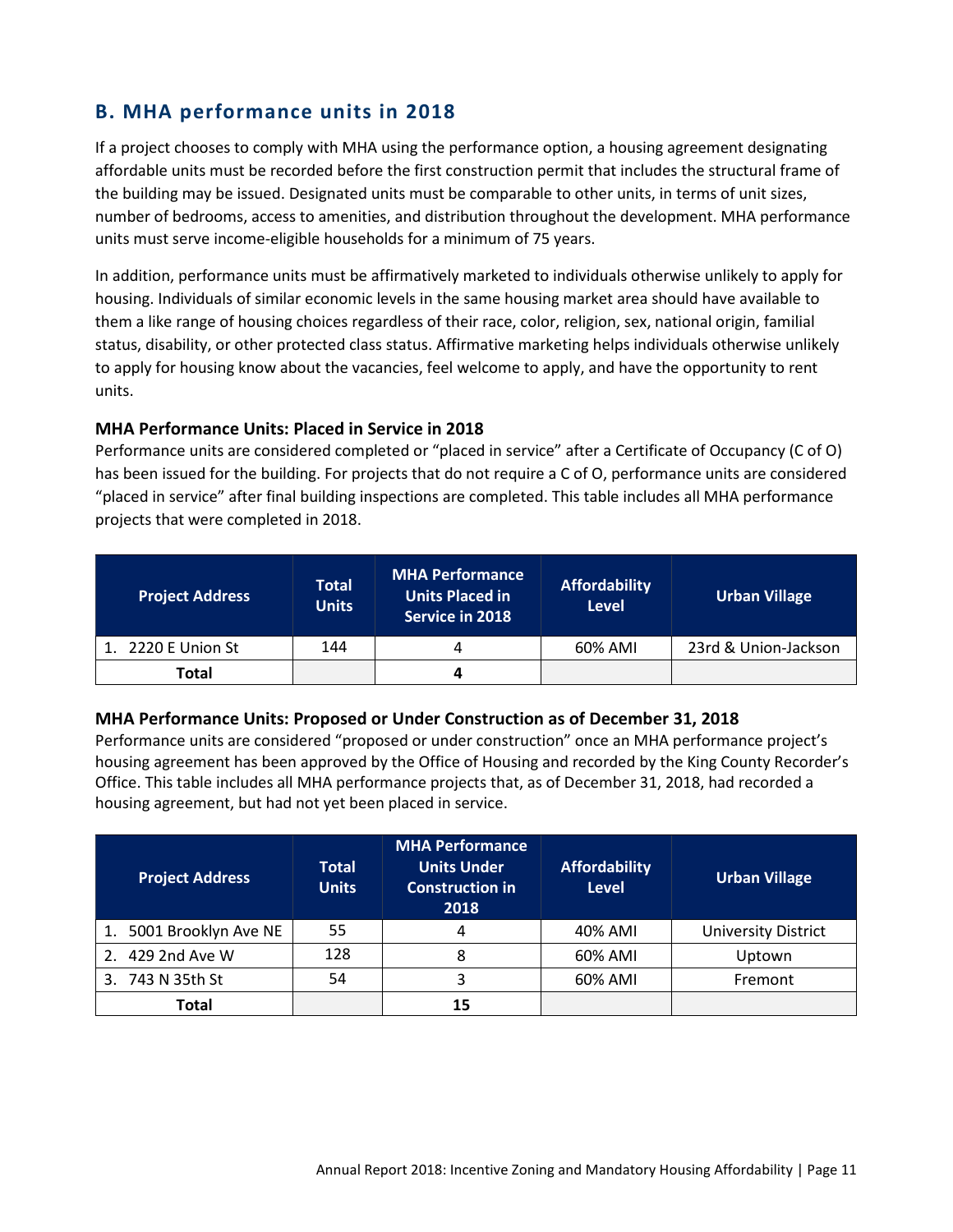### **Locations of MHA Performance Projects: 2018 Snapshot**



December 31, 2018

Source: Office of Housing (2019)

 $\bigcirc$ 

C

Completed (placed in service) 2018

Planned or under construction, as of



2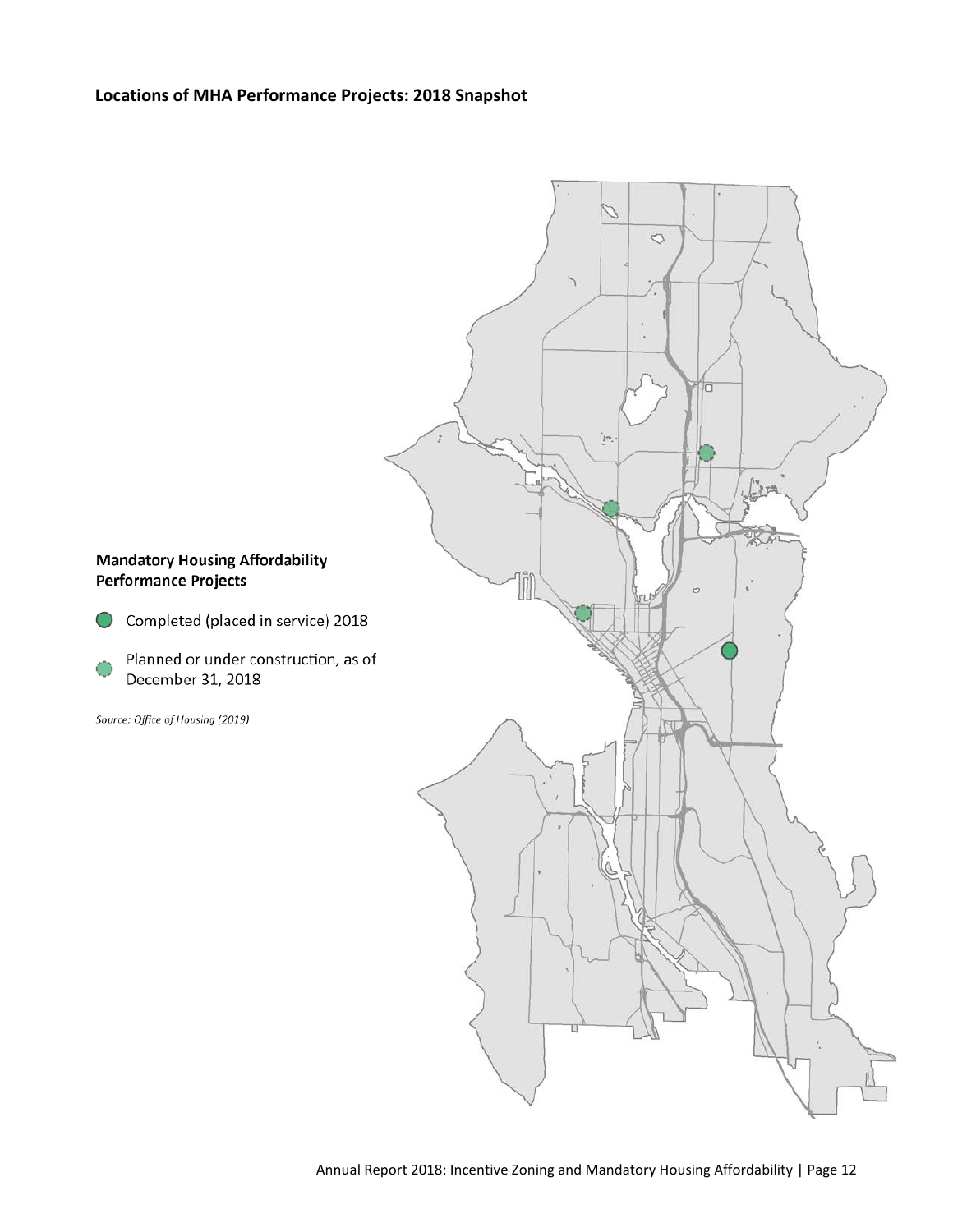# **C. MHA payment contributions in 2018**

### **MHA payments pledged in 2018**

When a proposed development project chooses to comply with MHA using the payment option, the owner/developer must indicate in the project's permit application materials the anticipated payment amount, as verified by the Seattle Department of Construction and Inspections (SDCI). For projects that require a Master Use Permit (MUP), the project's MHA payment is considered "pledged" when the MUP is issued. For projects that do not require a MUP, the project's MHA payment is only counted upon collection.

In 2018, a total of \$7,693,167 in MHA payments were pledged.

### **MHA payments collected in 2018**

Before a project may be issued its first construction permit that includes the structural frame of the building, the permit plans must indicate the final payment calculations, as verified by the Seattle Department of Construction and Inspections (SDCI). Once an MHA payment has been received by the City, it is considered "collected".

In 2018, a total of \$13,262,041 in MHA payments were collected by the Office of Housing.

### **MHA payments committed to affordable housing projects in 2018**

MHA payments collected in 2018, in addition to any uncommitted MHA payments collected in 2017, were committed to support affordable housing through the Office of Housing's 2018 funding awards. The average number of years that MHA payments are held by the City before being committed to an affordable housing project is one year. Once a sum of MHA payment proceeds has been reserved for investment in an affordable housing project, it is considered "committed".

In 2018, a total of \$6,887,91[3](#page-13-0) in MHA payments were committed to affordable housing projects.<sup>3</sup>

<span id="page-13-0"></span><sup>&</sup>lt;sup>3</sup> In addition to the committed funds shown here, MHA payment proceeds have been reserved for King County Metro Transit Oriented Development at Northgate, which had not yet been awarded as of December 31, 2018.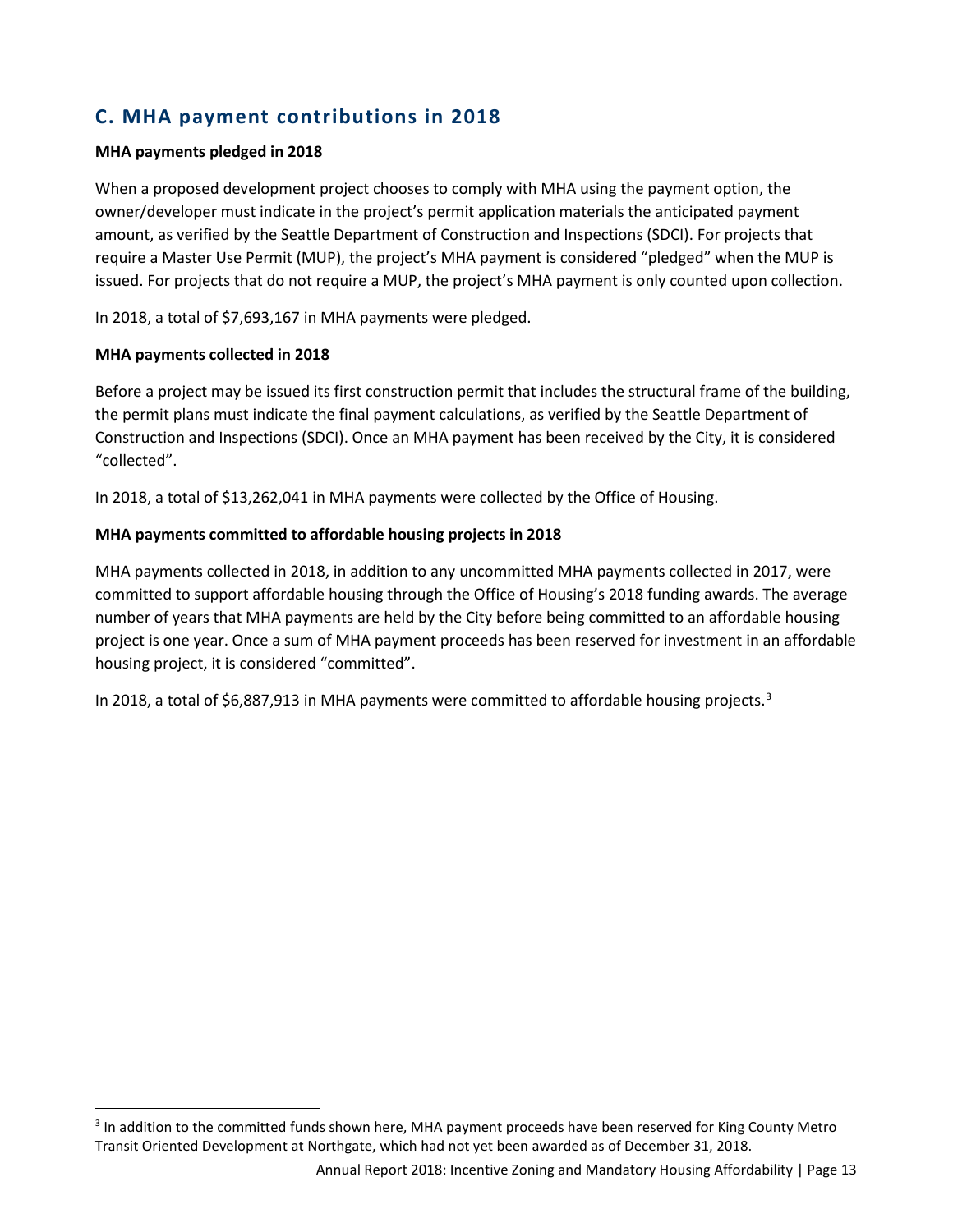### **MHA Payments in 2018, by Geographic Area**

Any geographic area (i.e. urban center/urban village grouping) listed in the table below may be identified as a priority area in OH's Notice of Funds Availability (NOFA) if either:

- 1. At least \$4 million in MHA payments is generated from development projects in the geographic area and OH has made no investment in affordable housing projects in that geographic area, or
- 2. OH has made an investment in the area, but there remains a significant imbalance between the amount of MHA payments generated in the geographic area and the amount OH has invested in affordable housing projects in that geographic area.

To date, no area has reached either threshold.

| Urban Center/Urban Village Groupings <sup>1</sup> | <b>MHA Payments</b><br><b>Generated (cumulative,</b> | OH Investments <sup>2</sup><br>(cumulative, |
|---------------------------------------------------|------------------------------------------------------|---------------------------------------------|
|                                                   | beginning in 2017)                                   | beginning in 2017)                          |
| Downtown                                          | \$17,928                                             | \$53.9 M                                    |
| South Lake Union                                  | \$1,317,019                                          |                                             |
| First Hill/Capitol Hill                           |                                                      | \$23.2 M                                    |
| Northgate                                         |                                                      | \$7.1 M                                     |
| <b>University District</b>                        | \$3,760,658                                          | \$500,000                                   |
| Uptown & Upper Queen Anne                         | \$7,284,232                                          | \$7.9 M                                     |
| <b>West Seattle Junction</b>                      |                                                      |                                             |
| Admiral                                           |                                                      |                                             |
| Morgan Junction                                   | \$193,257                                            | \$4.5 M                                     |
| Westwood-Highland Park                            |                                                      |                                             |
| South Park                                        |                                                      |                                             |
| Mt. Baker                                         |                                                      |                                             |
| North Beacon Hill                                 |                                                      |                                             |
| Columbia City                                     |                                                      | \$70.9 M                                    |
| Othello                                           |                                                      |                                             |
| Rainier Beach                                     |                                                      |                                             |
| 23rd & Union-Jackson                              |                                                      |                                             |
| Madison-Miller                                    | \$688,946                                            | \$20.3 M                                    |
| Eastlake                                          |                                                      |                                             |
| Wallingford                                       |                                                      |                                             |
| Fremont                                           | \$37,949                                             | \$15 M                                      |
| Roosevelt                                         |                                                      |                                             |
| <b>Green Lake</b>                                 |                                                      |                                             |
| Crown Hill                                        |                                                      |                                             |
| <b>Ballard</b>                                    |                                                      | \$660,000                                   |
| Greenwood-Phinney Ridge                           |                                                      |                                             |
| Lake City                                         |                                                      |                                             |
| <b>Bitter Lake Village</b>                        |                                                      |                                             |
| <b>Aurora-Licton Springs</b>                      |                                                      |                                             |
| <b>Total</b>                                      | \$13.3 M                                             | \$204 M                                     |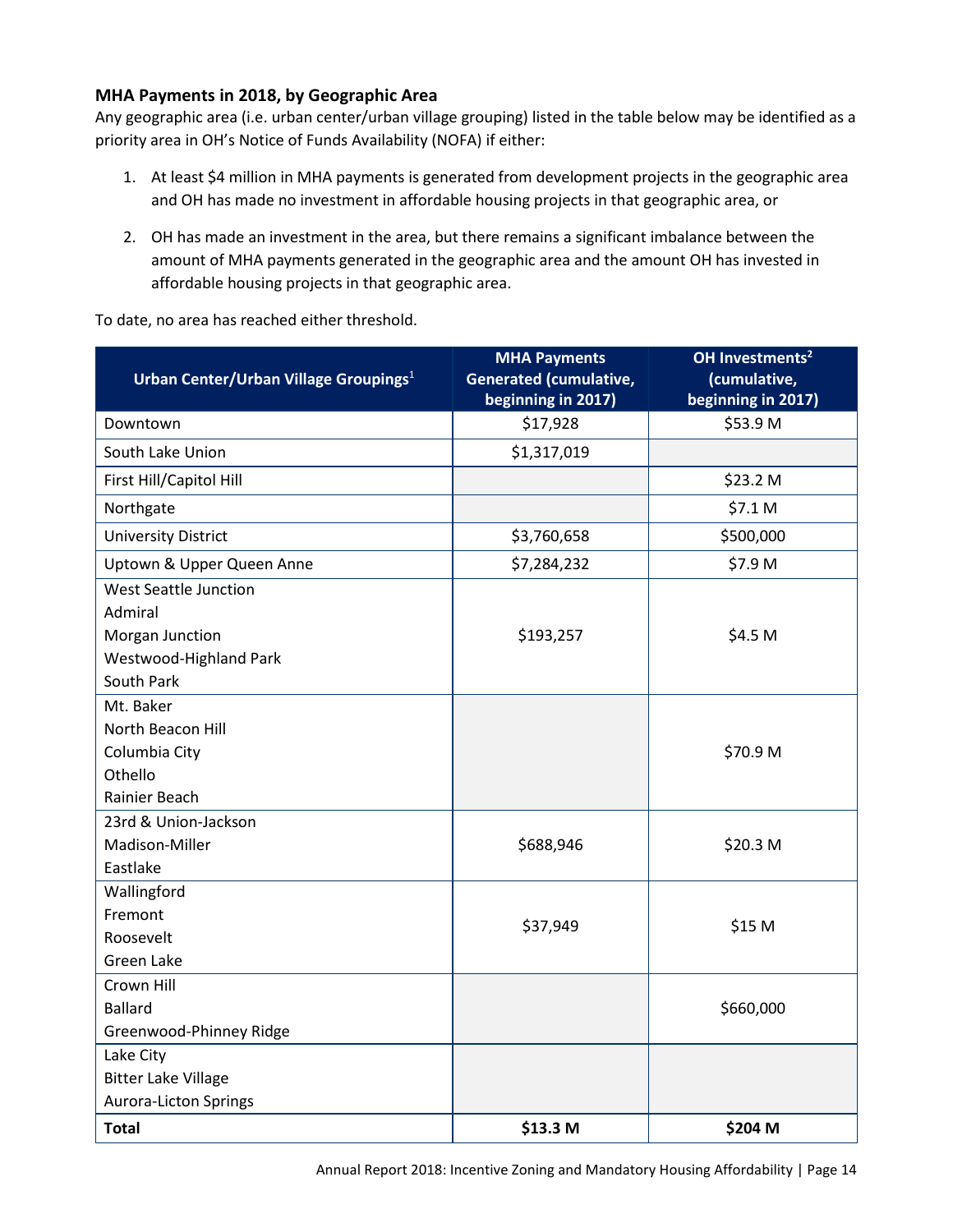<sup>1</sup> These geographic areas are defined in the Council-adopted Housing Funding Policies. Investments made outside *urban center and urban village boundaries are grouped with the nearest urban center or village.* <sup>2</sup> *Investments include rental, homeownership, and acquisitions.*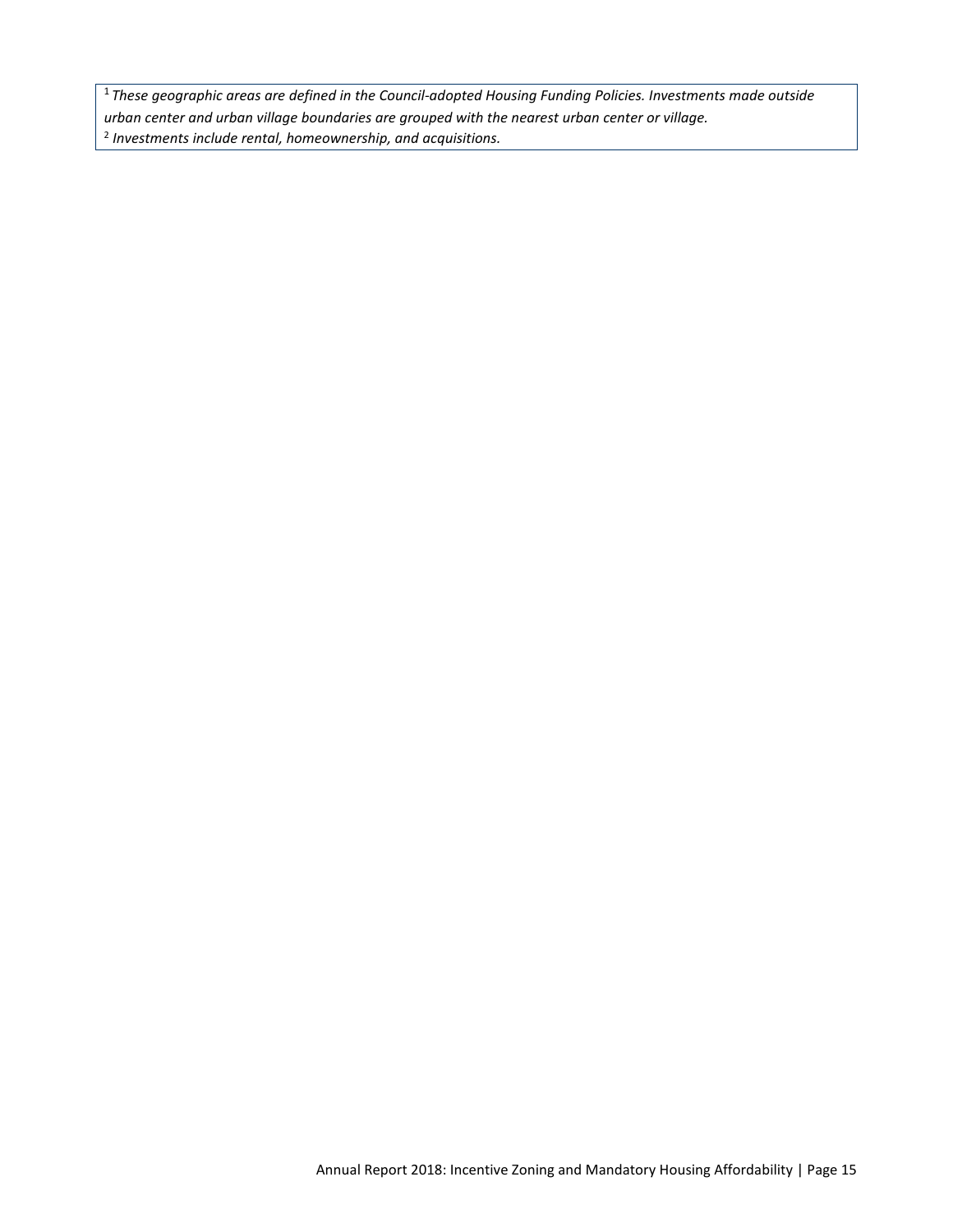# **D. Affordable housing supported by 2018 MHA funds**

Approximately \$6.89 million dollars in MHA payments were committed to supporting affordable housing through the Office of Housing's 2018 funding awards. The table below describes the affordable housing projects supported by MHA funds in 2018. The Office of Housing's *Annual Investments Report – 2018* includes descriptions of all affordable housing projects supported by City of Seattle funds in 2018.

| <b>Project Name</b><br><b>Project Sponsor</b><br>Neighborhood          | <b>Project Description</b>                                                                                                                                                                                                                                                                                                                                   | <b>Affordability Level</b> | <b>MHA</b><br><b>Units</b> | Total City \$       | MHA \$              |
|------------------------------------------------------------------------|--------------------------------------------------------------------------------------------------------------------------------------------------------------------------------------------------------------------------------------------------------------------------------------------------------------------------------------------------------------|----------------------------|----------------------------|---------------------|---------------------|
| <b>Encore Apartments</b><br><b>GMD Development</b><br>Belltown         | • Construction of studio and 1-bedroom<br>apartments for low-wage workers<br>• Street level retail                                                                                                                                                                                                                                                           | 60% AMI                    | 60                         | \$6.5 <sub>M</sub>  | \$3.01 <sub>M</sub> |
| <b>Maddux Apartments</b><br>Mt. Baker Housing Association<br>Mt. Baker | • Construction of two buildings offering studios<br>and 1, 2, and 3-bedroom apartments for low-<br>wage individuals and families<br>• Project delivers two buildings flanking a major<br>arterial, creating a neighborhood gateway and<br>offering street level retail<br>• Substantial State-funded environmental cleanup<br>rejuvenates a key intersection | 50% AMI, 60% AMI           | 165                        | \$12.66 M           | \$2 M               |
| <b>Polaris Apartments</b><br><b>Inland Group</b><br>Rainier Beach      | • Construction of studios and 1, 2, 3-bedroom<br>apartments for low-wage individuals and families<br>Substantial scale will be accommodated in a<br>two-building design with underground parking<br>• 20% of units will be set aside for people with<br>disabilities                                                                                         | 60% AMI                    | 327                        | \$9.9 M             | \$1.88 M            |
|                                                                        | <b>Total</b>                                                                                                                                                                                                                                                                                                                                                 |                            | 552                        | \$29.1 <sub>M</sub> | \$6.89 M            |